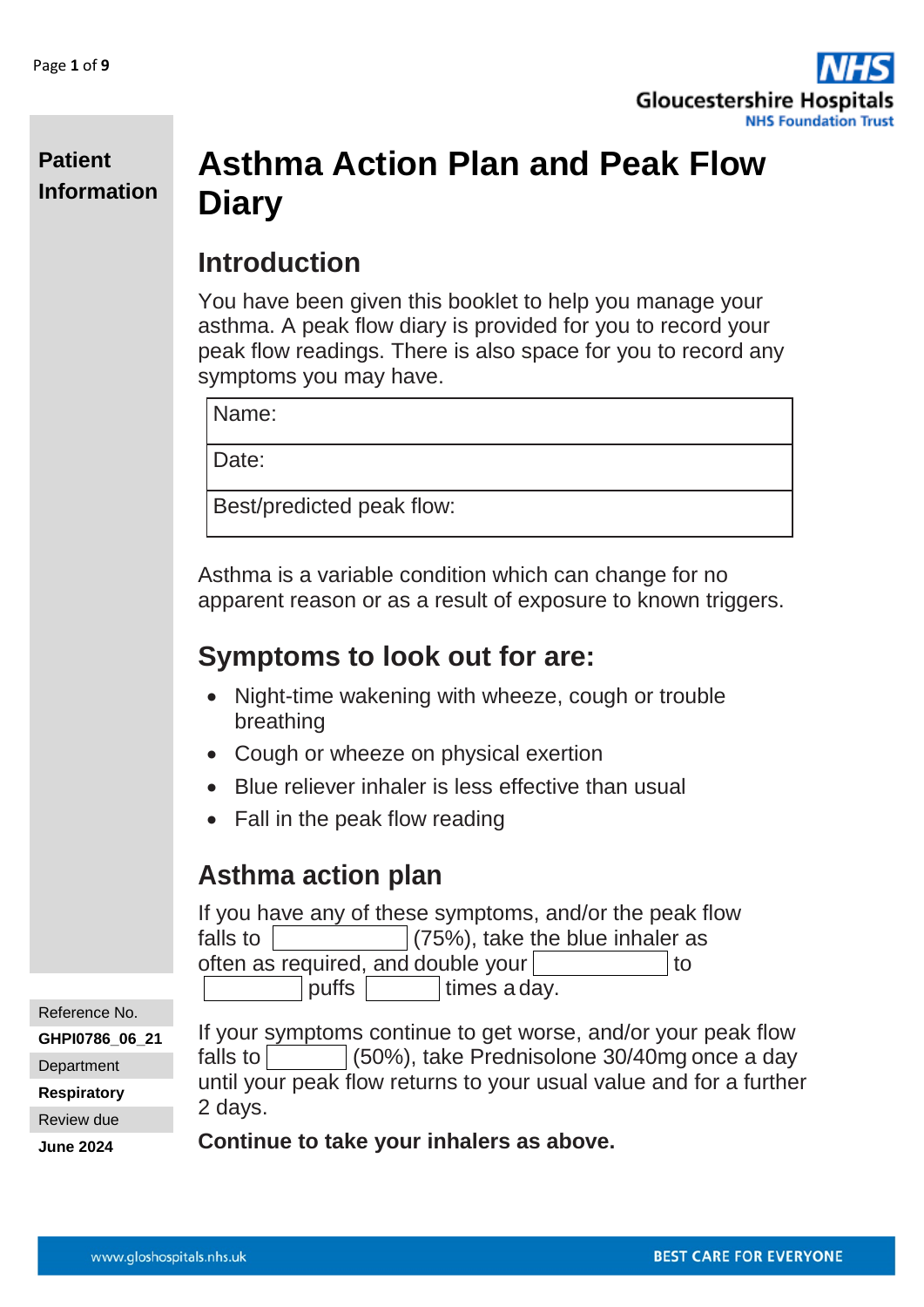

## **It is an emergency if:**

- You have a very tight chest finding it hard to breath
- You are unable to walk or talk properly
- Your blue inhaler does not help
- Your peak flow is under **(33%)**

## **Do not be afraid to call an ambulance for help**

If possible, let someone know you are unwell. Continue to take your blue inhaler until help arrives.

Try to stay as calm as possible.

### **How to use your peak flow meter**

- Set the marker to zero
- Stand, holding the meter horizontally near your mouth
- Take a deep breath in
- Seal your lips around the mouthpiece
- Blow out hard and fast into the meter
- Write down the reading of the marker
- Repeat the sequence twice more
- Record the highest of the 3 readings

#### **Respiratory nurses contact numbers**

Gloucestershire Royal Hospital Tel: 0300 422 5968

Cheltenham General Hospital Tel: 0300 422 4432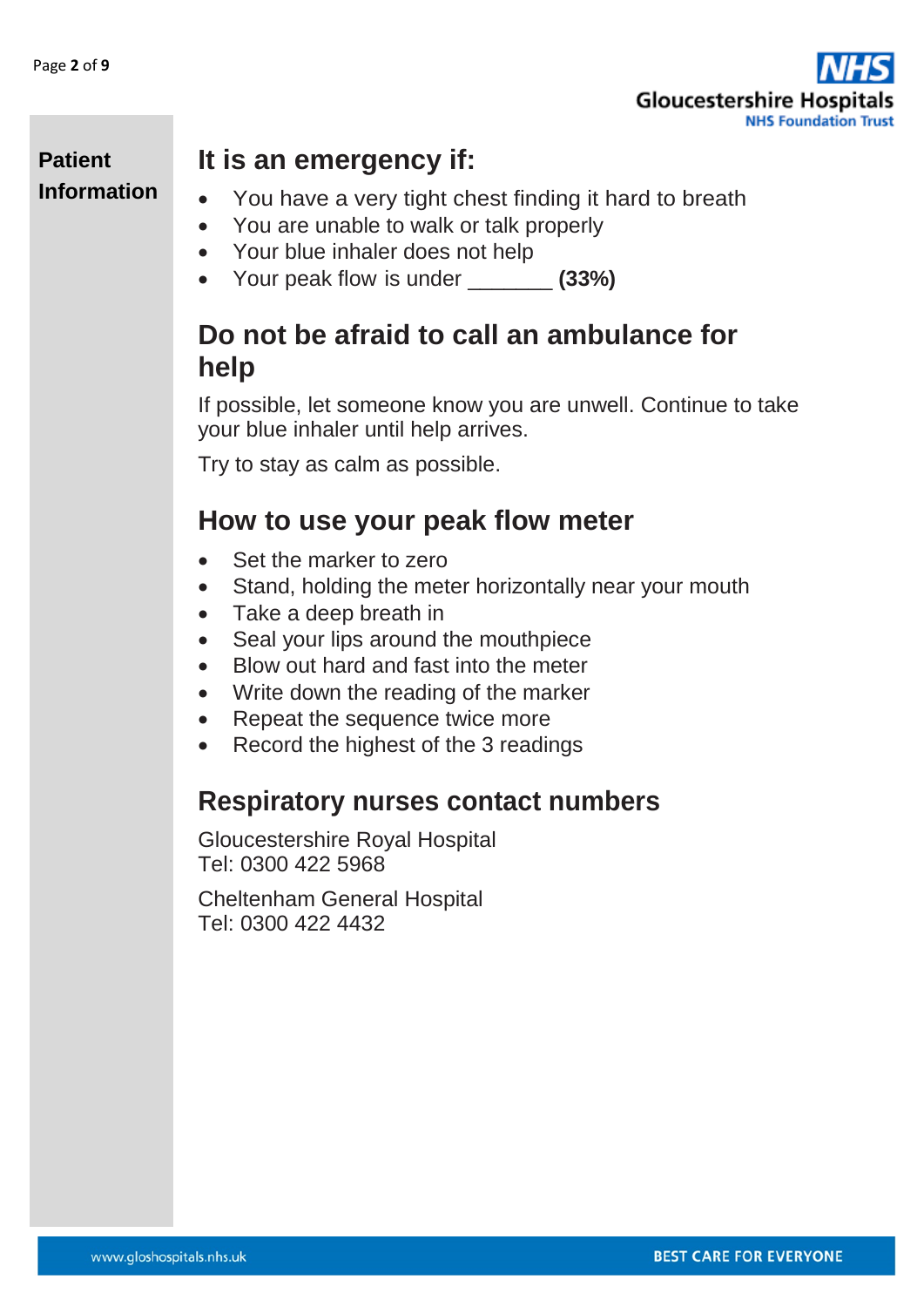| <b>Date</b>                 |                                                             |    |                      |    |    |    |    |    |    |    |    |    |    |     |
|-----------------------------|-------------------------------------------------------------|----|----------------------|----|----|----|----|----|----|----|----|----|----|-----|
|                             |                                                             |    |                      |    |    |    |    |    |    |    |    |    |    |     |
| am                          | pm                                                          | am | pm                   | am | pm | am | pm | am | pm | am | pm | am | pm |     |
|                             |                                                             |    |                      |    |    |    |    |    |    |    |    |    |    | 800 |
|                             |                                                             |    |                      |    |    |    |    |    |    |    |    |    |    |     |
|                             |                                                             |    |                      |    |    |    |    |    |    |    |    |    |    | 700 |
|                             |                                                             |    |                      |    |    |    |    |    |    |    |    |    |    | 650 |
|                             |                                                             |    |                      |    |    |    |    |    |    |    |    |    |    |     |
|                             |                                                             |    |                      |    |    |    |    |    |    |    |    |    |    | 600 |
|                             |                                                             |    |                      |    |    |    |    |    |    |    |    |    |    |     |
|                             |                                                             |    |                      |    |    |    |    |    |    |    |    |    |    | 550 |
|                             |                                                             |    |                      |    |    |    |    |    |    |    |    |    |    |     |
|                             |                                                             |    |                      |    |    |    |    |    |    |    |    |    |    | 500 |
|                             |                                                             |    |                      |    |    |    |    |    |    |    |    |    |    |     |
|                             |                                                             |    |                      |    |    |    |    |    |    |    |    |    |    | 450 |
|                             |                                                             |    |                      |    |    |    |    |    |    |    |    |    |    |     |
|                             |                                                             |    |                      |    |    |    |    |    |    |    |    |    |    | 400 |
|                             |                                                             |    |                      |    |    |    |    |    |    |    |    |    |    |     |
|                             |                                                             |    |                      |    |    |    |    |    |    |    |    |    |    | 350 |
|                             |                                                             |    |                      |    |    |    |    |    |    |    |    |    |    |     |
|                             |                                                             |    |                      |    |    |    |    |    |    |    |    |    |    | 300 |
|                             |                                                             |    |                      |    |    |    |    |    |    |    |    |    |    |     |
|                             |                                                             |    |                      |    |    |    |    |    |    |    |    |    |    | 250 |
|                             |                                                             |    |                      |    |    |    |    |    |    |    |    |    |    |     |
|                             |                                                             |    |                      |    |    |    |    |    |    |    |    |    |    | 200 |
|                             |                                                             |    |                      |    |    |    |    |    |    |    |    |    |    |     |
|                             |                                                             |    |                      |    |    |    |    |    |    |    |    |    |    | 150 |
|                             |                                                             |    |                      |    |    |    |    |    |    |    |    |    |    |     |
|                             |                                                             |    |                      |    |    |    |    |    |    |    |    |    |    | 100 |
|                             |                                                             |    |                      |    |    |    |    |    |    |    |    |    |    |     |
|                             | Symptoms (please tick box)                                  |    |                      |    |    |    |    |    |    |    |    |    |    |     |
| a                           |                                                             |    | Did you cough today? |    |    |    |    |    |    |    |    |    |    |     |
| b                           |                                                             |    |                      |    |    |    |    |    |    |    |    |    |    |     |
| C                           | Did you wheeze today?<br>Did your asthma wake you at night? |    |                      |    |    |    |    |    |    |    |    |    |    |     |
| $\operatorname{\mathsf{d}}$ | Were you off school or work today?                          |    |                      |    |    |    |    |    |    |    |    |    |    |     |
| e                           | Were you short of breath today?                             |    |                      |    |    |    |    |    |    |    |    |    |    |     |
| f                           | Has your asthma made you avoid any activities today?        |    |                      |    |    |    |    |    |    |    |    |    |    |     |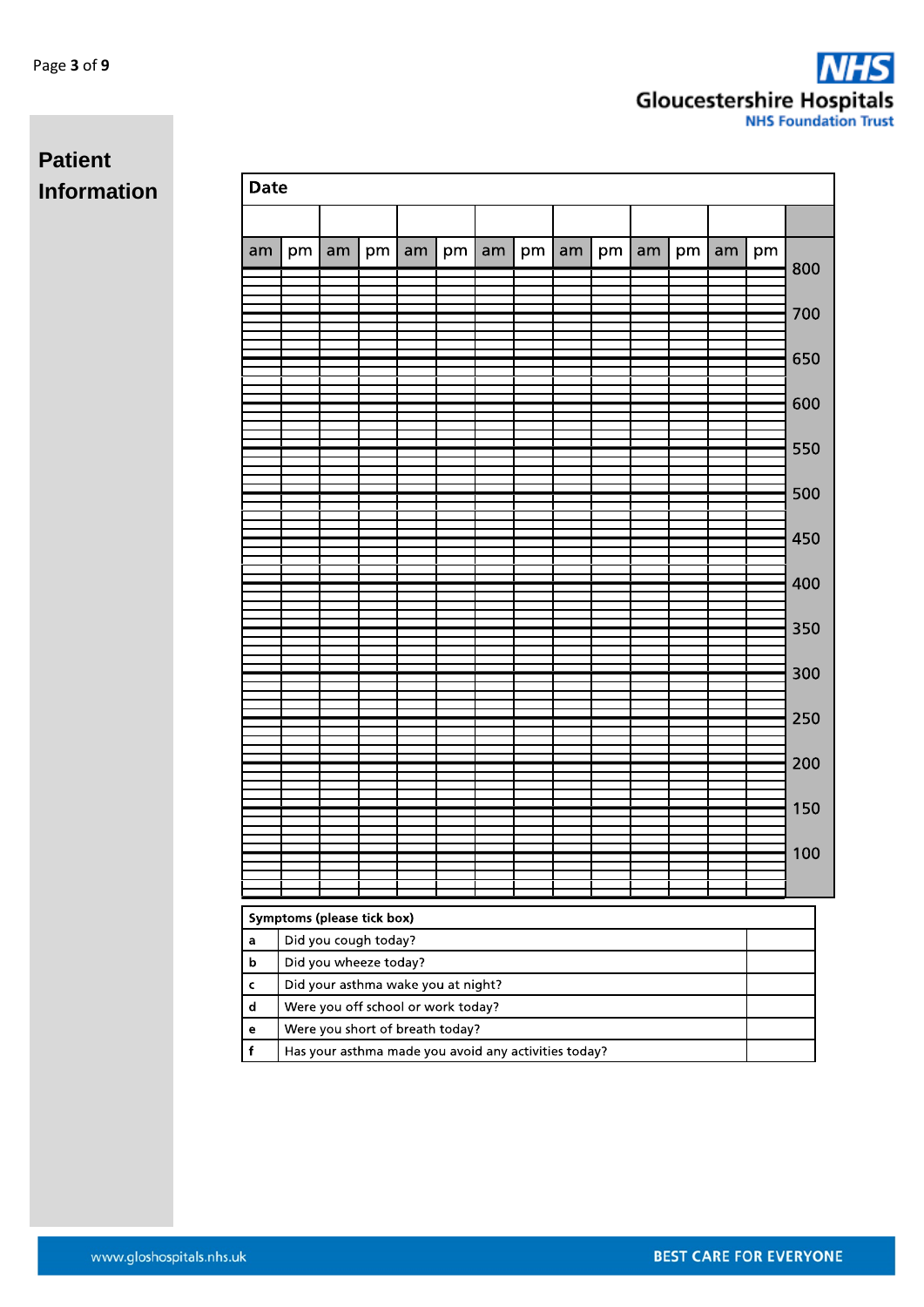| <b>Date</b> |    |             |    |     |    |              |     |    |     |         |     |    |                                                                  |     |
|-------------|----|-------------|----|-----|----|--------------|-----|----|-----|---------|-----|----|------------------------------------------------------------------|-----|
|             |    |             |    |     |    |              |     |    |     |         |     |    |                                                                  |     |
| am          | pm | am          | pm | am  | pm | am           | pm  | am |     | $pm$ am | pm  | am | pm                                                               | 800 |
|             |    |             |    |     |    |              |     |    |     |         |     |    |                                                                  |     |
|             |    |             |    |     |    |              |     |    |     |         |     |    |                                                                  | 700 |
|             |    |             |    |     |    |              |     |    |     |         |     |    |                                                                  | 650 |
|             |    |             |    |     |    |              |     |    |     |         |     |    |                                                                  |     |
|             |    |             |    |     |    |              |     |    |     |         |     |    |                                                                  | 600 |
|             |    |             |    |     |    |              |     |    |     |         |     |    |                                                                  | 550 |
|             |    |             |    |     |    |              |     |    |     |         |     |    |                                                                  |     |
|             |    |             |    |     |    |              |     |    |     |         |     |    |                                                                  | 500 |
|             |    |             |    |     |    |              |     |    |     |         |     |    |                                                                  | 450 |
|             |    |             |    |     |    |              |     |    |     |         |     |    |                                                                  |     |
|             |    |             |    |     |    |              |     |    |     |         |     |    |                                                                  | 400 |
|             |    |             |    |     |    |              |     |    |     |         |     |    |                                                                  | 350 |
|             |    |             |    |     |    |              |     |    |     |         |     |    |                                                                  |     |
|             |    |             |    |     |    |              |     |    |     |         |     |    |                                                                  | 300 |
|             |    |             |    |     |    |              |     |    |     |         |     |    |                                                                  | 250 |
|             |    |             |    |     |    |              |     |    |     |         |     |    |                                                                  |     |
|             |    |             |    |     |    |              |     |    |     |         |     |    |                                                                  | 200 |
|             |    |             |    |     |    |              |     |    |     |         |     |    |                                                                  | 150 |
|             |    |             |    |     |    |              |     |    |     |         |     |    |                                                                  |     |
|             |    |             |    |     |    |              |     |    |     |         |     |    |                                                                  | 100 |
|             |    |             |    |     |    |              |     |    |     |         |     |    |                                                                  |     |
| Mon         |    | <b>Tues</b> |    | Wed |    | <b>Thurs</b> | Fri |    | Sat |         | Sun |    | Wk1                                                              |     |
|             |    |             |    |     |    |              |     |    |     |         |     |    | a<br>$\mathbf b$                                                 |     |
|             |    |             |    |     |    |              |     |    |     |         |     |    | $\mathsf{c}$                                                     |     |
|             |    |             |    |     |    |              |     |    |     |         |     |    | $\operatorname{\mathsf{d}}$<br>$\mathbf{e}% _{t}\left( t\right)$ |     |
|             |    |             |    |     |    |              |     |    |     |         |     |    | $\mathbf f$                                                      |     |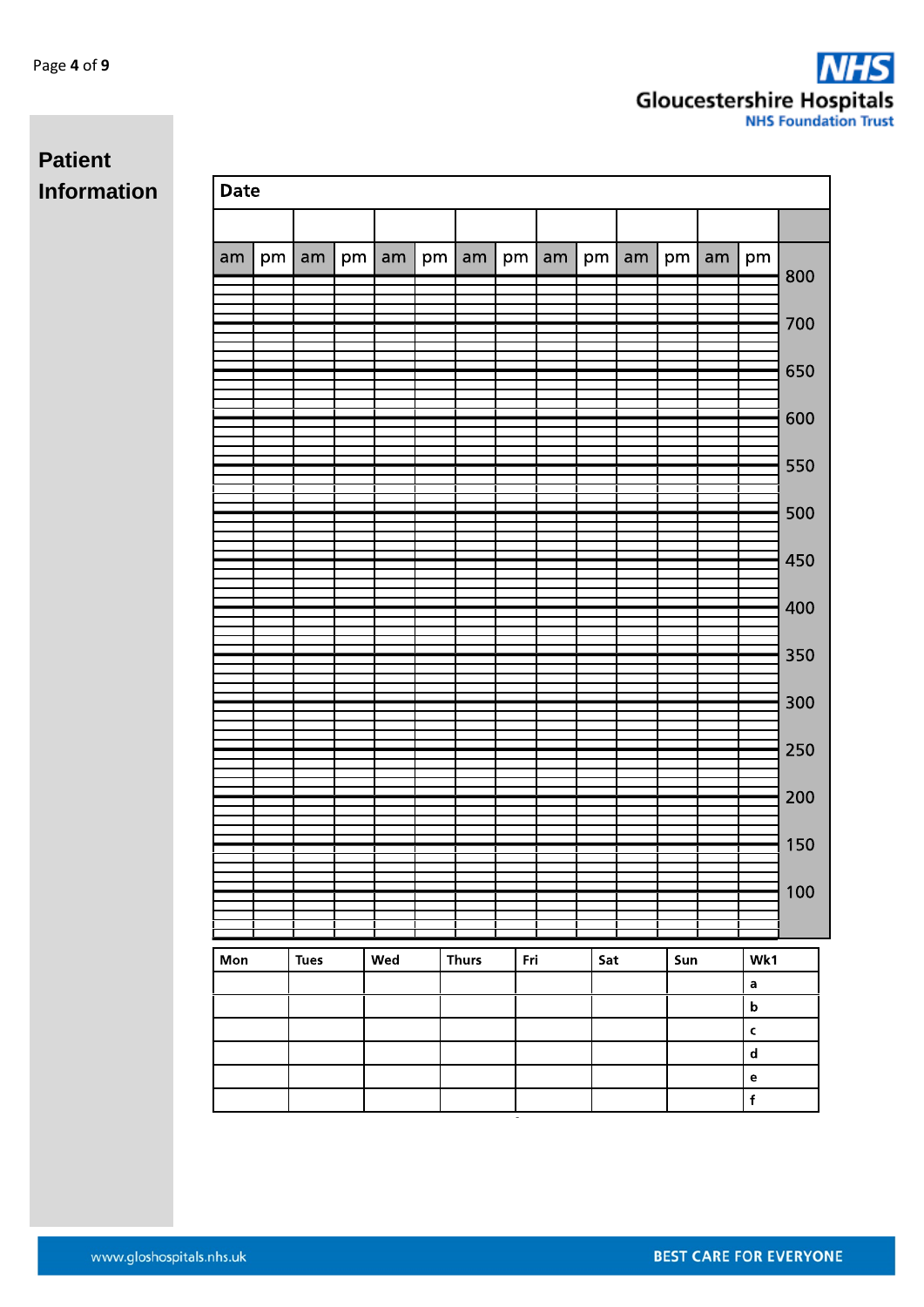| <b>Date</b> |    |             |    |     |    |              |     |    |     |    |     |    |                                   |     |
|-------------|----|-------------|----|-----|----|--------------|-----|----|-----|----|-----|----|-----------------------------------|-----|
|             |    |             |    |     |    |              |     |    |     |    |     |    |                                   |     |
| am          | pm | am          | pm | am  | pm | am           | pm  | am | pm  | am | pm  | am | pm                                |     |
|             |    |             |    |     |    |              |     |    |     |    |     |    |                                   | 800 |
|             |    |             |    |     |    |              |     |    |     |    |     |    |                                   | 700 |
|             |    |             |    |     |    |              |     |    |     |    |     |    |                                   |     |
|             |    |             |    |     |    |              |     |    |     |    |     |    |                                   | 650 |
|             |    |             |    |     |    |              |     |    |     |    |     |    |                                   |     |
|             |    |             |    |     |    |              |     |    |     |    |     |    |                                   | 600 |
|             |    |             |    |     |    |              |     |    |     |    |     |    |                                   | 550 |
|             |    |             |    |     |    |              |     |    |     |    |     |    |                                   |     |
|             |    |             |    |     |    |              |     |    |     |    |     |    |                                   | 500 |
|             |    |             |    |     |    |              |     |    |     |    |     |    |                                   |     |
|             |    |             |    |     |    |              |     |    |     |    |     |    |                                   | 450 |
|             |    |             |    |     |    |              |     |    |     |    |     |    |                                   | 400 |
|             |    |             |    |     |    |              |     |    |     |    |     |    |                                   |     |
|             |    |             |    |     |    |              |     |    |     |    |     |    |                                   | 350 |
|             |    |             |    |     |    |              |     |    |     |    |     |    |                                   |     |
|             |    |             |    |     |    |              |     |    |     |    |     |    |                                   | 300 |
|             |    |             |    |     |    |              |     |    |     |    |     |    |                                   | 250 |
|             |    |             |    |     |    |              |     |    |     |    |     |    |                                   |     |
|             |    |             |    |     |    |              |     |    |     |    |     |    |                                   | 200 |
|             |    |             |    |     |    |              |     |    |     |    |     |    |                                   |     |
|             |    |             |    |     |    |              |     |    |     |    |     |    |                                   | 150 |
|             |    |             |    |     |    |              |     |    |     |    |     |    |                                   | 100 |
|             |    |             |    |     |    |              |     |    |     |    |     |    |                                   |     |
|             |    |             |    |     |    |              |     |    |     |    |     |    |                                   |     |
| Mon         |    | <b>Tues</b> |    | Wed |    | <b>Thurs</b> | Fri |    | Sat |    | Sun |    | Wk1<br>a                          |     |
|             |    |             |    |     |    |              |     |    |     |    |     |    | $\bold{b}$                        |     |
|             |    |             |    |     |    |              |     |    |     |    |     |    | $\mathsf{c}$                      |     |
|             |    |             |    |     |    |              |     |    |     |    |     |    | $\mathbf d$                       |     |
|             |    |             |    |     |    |              |     |    |     |    |     |    | $\mathbf{e}% _{t}\left( t\right)$ |     |
|             |    |             |    |     |    |              |     |    |     |    |     |    | $\overline{f}$                    |     |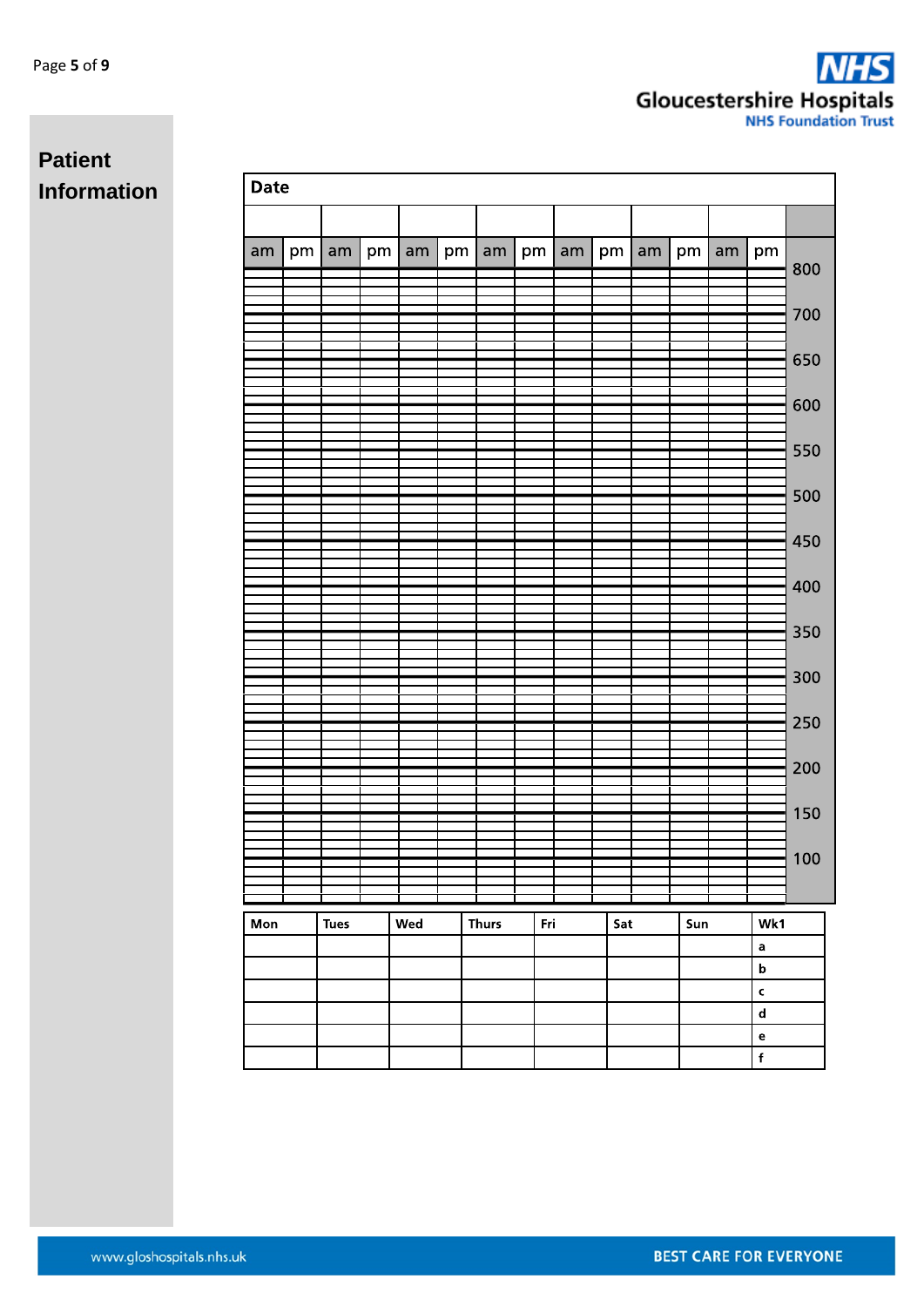| <b>Date</b> |    |             |    |     |    |              |     |    |     |              |     |    |                             |     |
|-------------|----|-------------|----|-----|----|--------------|-----|----|-----|--------------|-----|----|-----------------------------|-----|
|             |    |             |    |     |    |              |     |    |     |              |     |    |                             |     |
| am          | pm | am          | pm | am  | pm | am           | pm  | am |     | $pm \mid am$ | pm  | am | pm                          |     |
|             |    |             |    |     |    |              |     |    |     |              |     |    |                             | 800 |
|             |    |             |    |     |    |              |     |    |     |              |     |    |                             | 700 |
|             |    |             |    |     |    |              |     |    |     |              |     |    |                             |     |
|             |    |             |    |     |    |              |     |    |     |              |     |    |                             | 650 |
|             |    |             |    |     |    |              |     |    |     |              |     |    |                             |     |
|             |    |             |    |     |    |              |     |    |     |              |     |    |                             | 600 |
|             |    |             |    |     |    |              |     |    |     |              |     |    |                             | 550 |
|             |    |             |    |     |    |              |     |    |     |              |     |    |                             |     |
|             |    |             |    |     |    |              |     |    |     |              |     |    |                             | 500 |
|             |    |             |    |     |    |              |     |    |     |              |     |    |                             |     |
|             |    |             |    |     |    |              |     |    |     |              |     |    |                             | 450 |
|             |    |             |    |     |    |              |     |    |     |              |     |    |                             | 400 |
|             |    |             |    |     |    |              |     |    |     |              |     |    |                             |     |
|             |    |             |    |     |    |              |     |    |     |              |     |    |                             | 350 |
|             |    |             |    |     |    |              |     |    |     |              |     |    |                             |     |
|             |    |             |    |     |    |              |     |    |     |              |     |    |                             | 300 |
|             |    |             |    |     |    |              |     |    |     |              |     |    |                             | 250 |
|             |    |             |    |     |    |              |     |    |     |              |     |    |                             |     |
|             |    |             |    |     |    |              |     |    |     |              |     |    |                             | 200 |
|             |    |             |    |     |    |              |     |    |     |              |     |    |                             |     |
|             |    |             |    |     |    |              |     |    |     |              |     |    |                             | 150 |
|             |    |             |    |     |    |              |     |    |     |              |     |    |                             | 100 |
|             |    |             |    |     |    |              |     |    |     |              |     |    |                             |     |
|             |    |             |    |     |    |              | Fri |    |     |              |     |    |                             |     |
| Mon         |    | <b>Tues</b> |    | Wed |    | <b>Thurs</b> |     |    | Sat |              | Sun |    | Wk1<br>a                    |     |
|             |    |             |    |     |    |              |     |    |     |              |     |    | $\bold{b}$                  |     |
|             |    |             |    |     |    |              |     |    |     |              |     |    |                             |     |
|             |    |             |    |     |    |              |     |    |     |              |     |    | $\operatorname{\mathsf{d}}$ |     |
|             |    |             |    |     |    |              |     |    |     |              |     |    | $\mathbf{e}% _{B}$<br>f     |     |
|             |    |             |    |     |    |              |     |    |     |              |     |    |                             |     |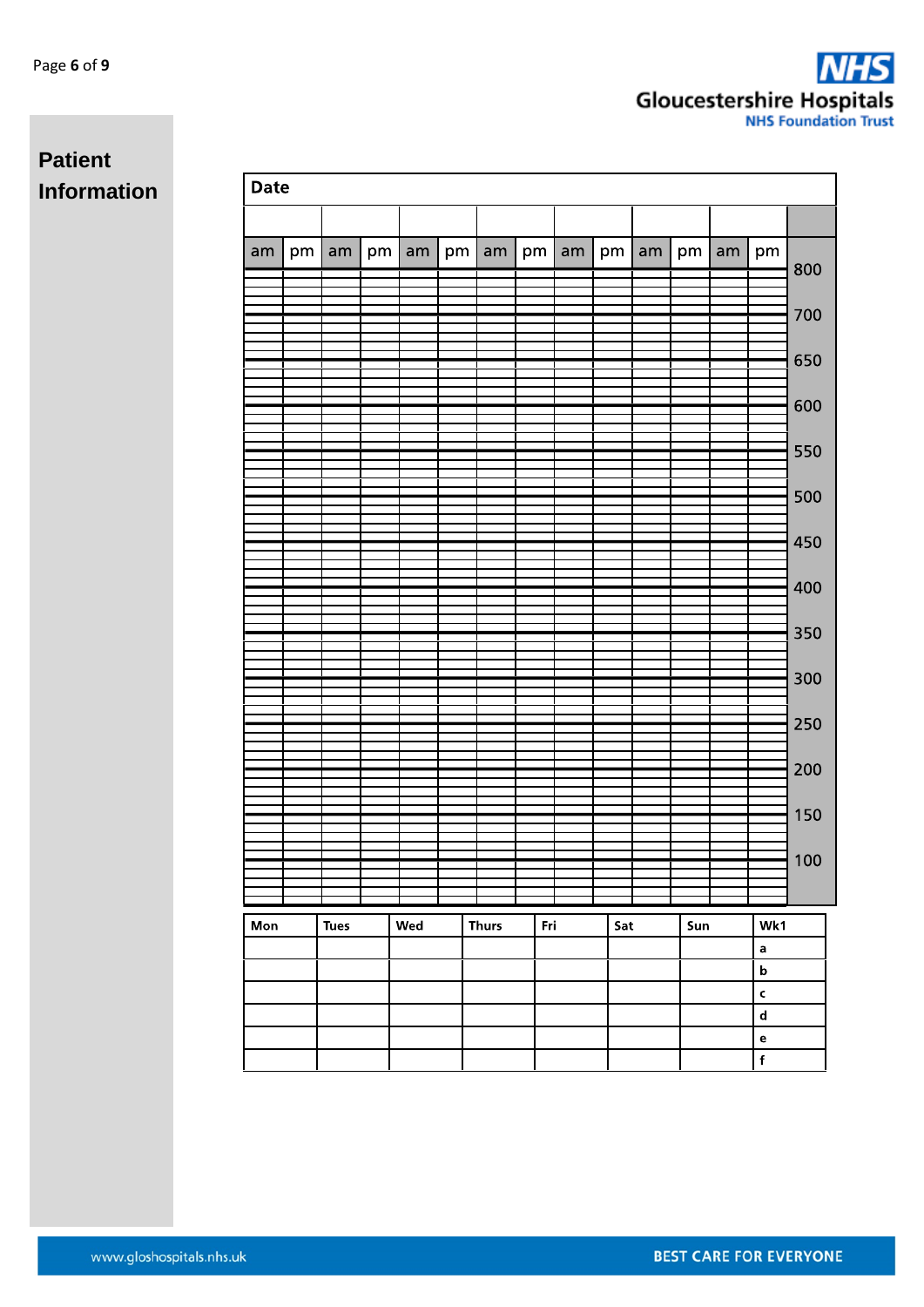| <b>Date</b> |    |             |    |     |    |              |     |              |     |              |     |         |                                   |     |
|-------------|----|-------------|----|-----|----|--------------|-----|--------------|-----|--------------|-----|---------|-----------------------------------|-----|
|             |    |             |    |     |    |              |     |              |     |              |     |         |                                   |     |
| am          | pm | am          | pm | am  | pm | am           |     | $pm \mid am$ |     | $pm \mid am$ |     | $pm$ am | pm                                | 800 |
|             |    |             |    |     |    |              |     |              |     |              |     |         |                                   |     |
|             |    |             |    |     |    |              |     |              |     |              |     |         |                                   | 700 |
|             |    |             |    |     |    |              |     |              |     |              |     |         |                                   | 650 |
|             |    |             |    |     |    |              |     |              |     |              |     |         |                                   | 600 |
|             |    |             |    |     |    |              |     |              |     |              |     |         |                                   |     |
|             |    |             |    |     |    |              |     |              |     |              |     |         |                                   | 550 |
|             |    |             |    |     |    |              |     |              |     |              |     |         |                                   | 500 |
|             |    |             |    |     |    |              |     |              |     |              |     |         |                                   | 450 |
|             |    |             |    |     |    |              |     |              |     |              |     |         |                                   |     |
|             |    |             |    |     |    |              |     |              |     |              |     |         |                                   | 400 |
|             |    |             |    |     |    |              |     |              |     |              |     |         |                                   | 350 |
|             |    |             |    |     |    |              |     |              |     |              |     |         |                                   | 300 |
|             |    |             |    |     |    |              |     |              |     |              |     |         |                                   | 250 |
|             |    |             |    |     |    |              |     |              |     |              |     |         |                                   |     |
|             |    |             |    |     |    |              |     |              |     |              |     |         |                                   | 200 |
|             |    |             |    |     |    |              |     |              |     |              |     |         |                                   | 150 |
|             |    |             |    |     |    |              |     |              |     |              |     |         |                                   | 100 |
|             |    |             |    |     |    |              |     |              |     |              |     |         |                                   |     |
| Mon         |    | <b>Tues</b> |    | Wed |    | <b>Thurs</b> | Fri |              | Sat |              | Sun |         | Wk1                               |     |
|             |    |             |    |     |    |              |     |              |     |              |     |         | a                                 |     |
|             |    |             |    |     |    |              |     |              |     |              |     |         | $\mathbf b$<br>$\mathbf c$        |     |
|             |    |             |    |     |    |              |     |              |     |              |     |         | $\mathbf d$                       |     |
|             |    |             |    |     |    |              |     |              |     |              |     |         | $\mathbf{e}% _{t}\left( t\right)$ |     |
|             |    |             |    |     |    |              |     |              |     |              |     |         | $\mathbf f$                       |     |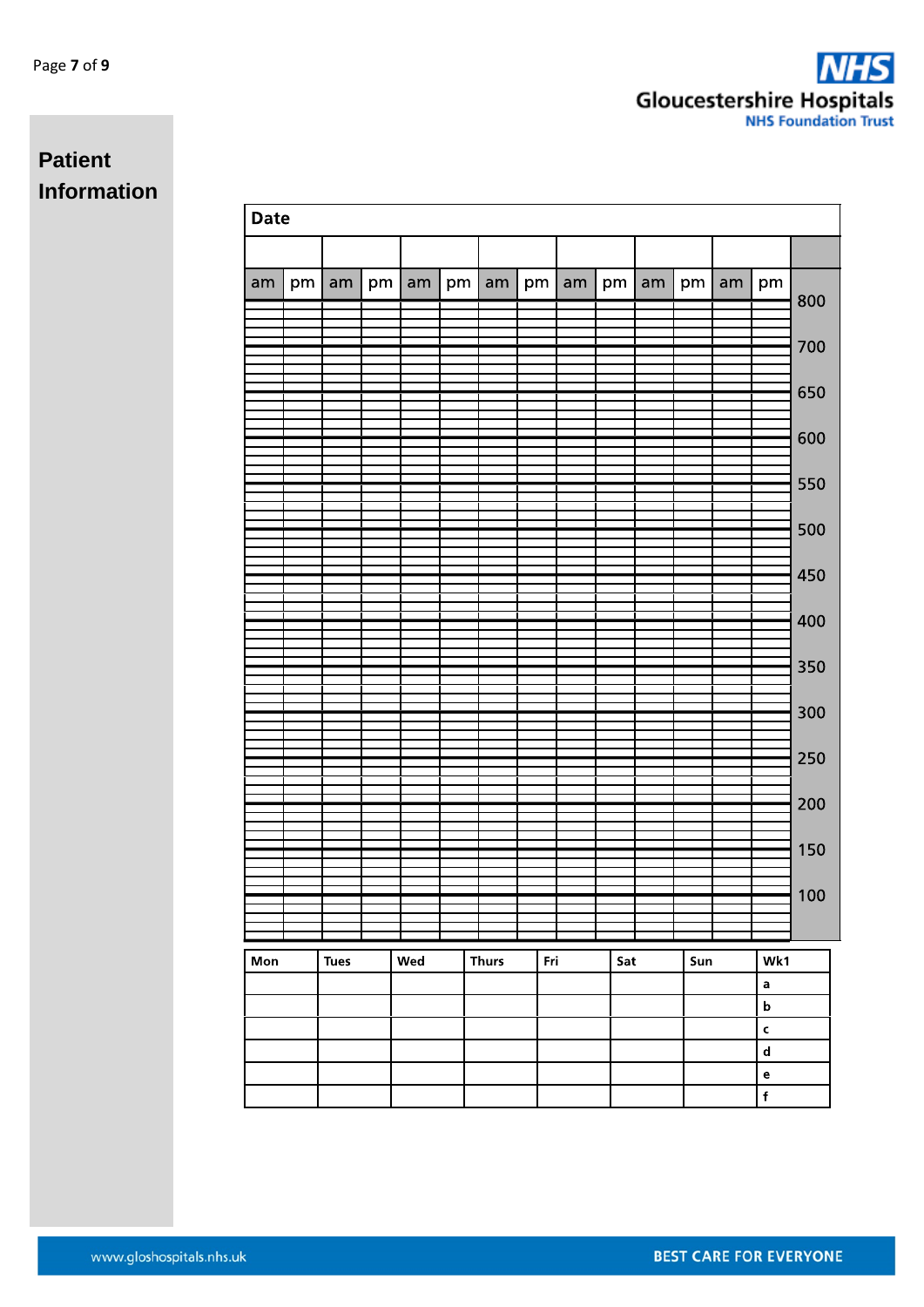| Date |    |             |    |     |    |              |    |     |     |    |     |    |                            |     |
|------|----|-------------|----|-----|----|--------------|----|-----|-----|----|-----|----|----------------------------|-----|
|      |    |             |    |     |    |              |    |     |     |    |     |    |                            |     |
| am   | pm | am          | pm | am  | pm | am           | pm | am  | pm  | am | pm  | am | pm                         | 800 |
|      |    |             |    |     |    |              |    |     |     |    |     |    |                            |     |
|      |    |             |    |     |    |              |    |     |     |    |     |    |                            | 700 |
|      |    |             |    |     |    |              |    |     |     |    |     |    |                            |     |
|      |    |             |    |     |    |              |    |     |     |    |     |    |                            | 650 |
|      |    |             |    |     |    |              |    |     |     |    |     |    |                            | 600 |
|      |    |             |    |     |    |              |    |     |     |    |     |    |                            |     |
|      |    |             |    |     |    |              |    |     |     |    |     |    |                            | 550 |
|      |    |             |    |     |    |              |    |     |     |    |     |    |                            | 500 |
|      |    |             |    |     |    |              |    |     |     |    |     |    |                            |     |
|      |    |             |    |     |    |              |    |     |     |    |     |    |                            | 450 |
|      |    |             |    |     |    |              |    |     |     |    |     |    |                            | 400 |
|      |    |             |    |     |    |              |    |     |     |    |     |    |                            |     |
|      |    |             |    |     |    |              |    |     |     |    |     |    |                            | 350 |
|      |    |             |    |     |    |              |    |     |     |    |     |    |                            | 300 |
|      |    |             |    |     |    |              |    |     |     |    |     |    |                            |     |
|      |    |             |    |     |    |              |    |     |     |    |     |    |                            | 250 |
|      |    |             |    |     |    |              |    |     |     |    |     |    |                            | 200 |
|      |    |             |    |     |    |              |    |     |     |    |     |    |                            |     |
|      |    |             |    |     |    |              |    |     |     |    |     |    |                            | 150 |
|      |    |             |    |     |    |              |    |     |     |    |     |    |                            | 100 |
|      |    |             |    |     |    |              |    |     |     |    |     |    |                            |     |
| Mon  |    | <b>Tues</b> |    | Wed |    | <b>Thurs</b> |    | Fri | Sat |    | Sun |    | Wk1                        |     |
|      |    |             |    |     |    |              |    |     |     |    |     |    | a                          |     |
|      |    |             |    |     |    |              |    |     |     |    |     |    | $\bold{b}$                 |     |
|      |    |             |    |     |    |              |    |     |     |    |     |    | $\mathbf c$<br>$\mathbf d$ |     |
|      |    |             |    |     |    |              |    |     |     |    |     |    | $\mathbf e$                |     |
|      |    |             |    |     |    |              |    |     |     |    |     |    | $\mathsf f$                |     |